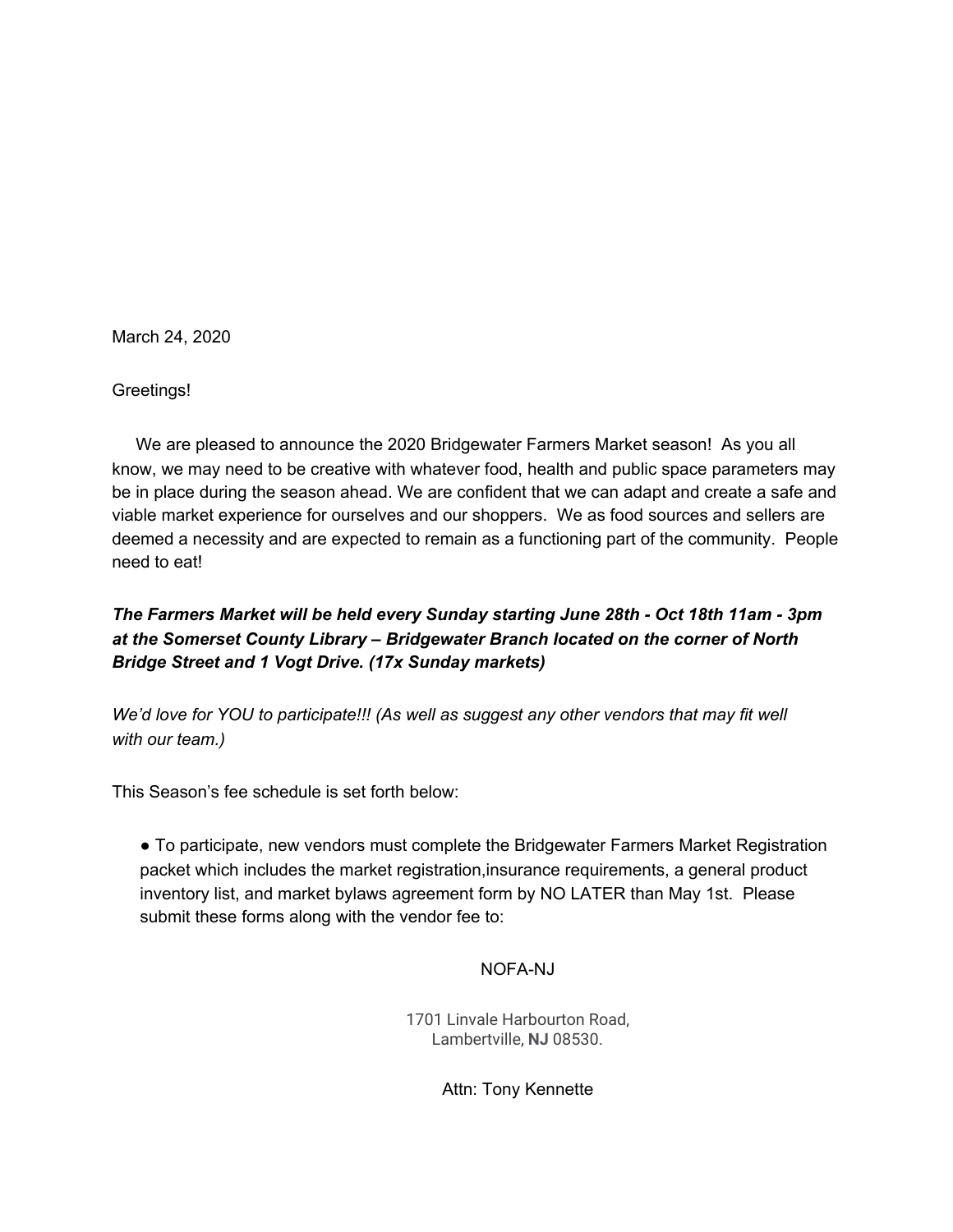● For the 17 market dates, the fee for vendors utilizing (one) 10'x10' space for produce/product display, the *season fee is \$340*. Payment of the fee should be a check or money order made payable to **NOFA-NJ/Bridgewater Farmers Market.** ● Vendors may also participate on a week to week basis, the weekly fee is *\$30 per week* for (one) 10x10 space. Payment of the fee should be a check or money order made payable to NOFA-NJ/Bridgewater Farmers Market.

Please complete your registration process as outlined in the attached checklist. If you are not interested or have any questions, please let us know at your earliest convenience by contacting Tony Kennette at 908-625-4886 via email at Tony@KennetteProductions.com

Hope to see you at the market!

**Sincerely** 

,

Bridgewater Farmers Market Steering **Committee**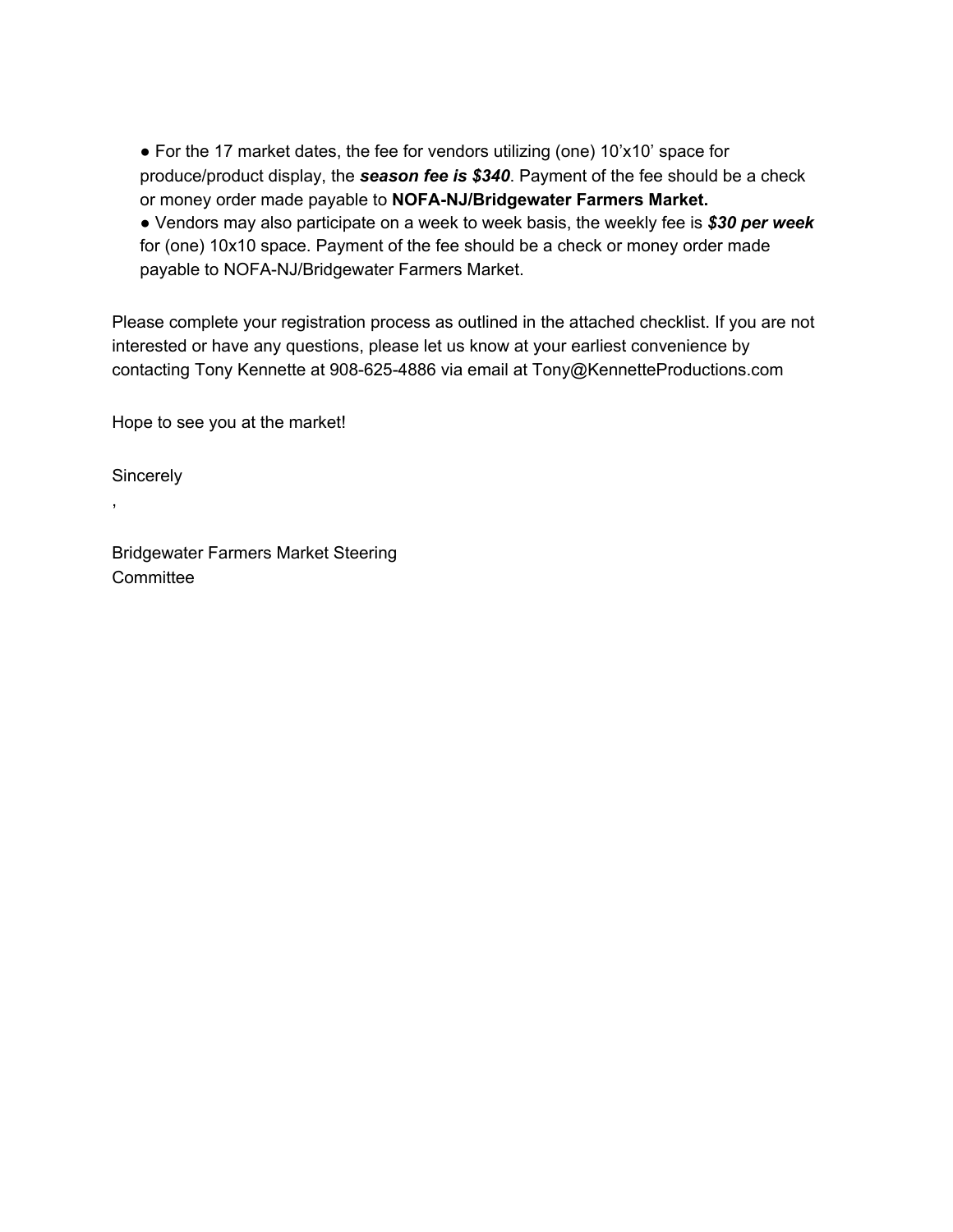# **2020CHECKLIST**

## ● **Complete Application Materials**

Complete and return the following to the Bridgewater Farmers Market, NOFA-NJ 1701 Linvale Harbourton Road, Lambertville, **NJ** 08530.

- Registration Form
- Department of Human Services Registration Form (to be completed after acceptance)
- Registration Fee see fee schedule below

### **2020 Fee Schedule**

● For vendors utilizing 1 (one) 10'x10' tent for produce/product display, the season fee is \$340 (which includes a one-time application review fee) payable to NOFA-NJ/Bridgewater Farmers Market. Please note: vendors are welcome to expand their display area using one additional 10'x10' tent at a cost of \$60 per season.

#### ● **Certificate of Insurance**

To participate in the Bridgewater Farmers Market, you will need to provide the Township of Bridgewater with a Certificate of Insurance confirming commercial general liability insurance. Coverage limits cannot be less than the \$1,000,000. Vendor is required to name 1) the Township of Bridgewater, 2) Somerset County Library System and 3) NOFA-NJ as Additional Insured on its General Liability policy.

# ● **Read and return a signed copy of the Bridgewater Farmers Market By-Laws (attached).**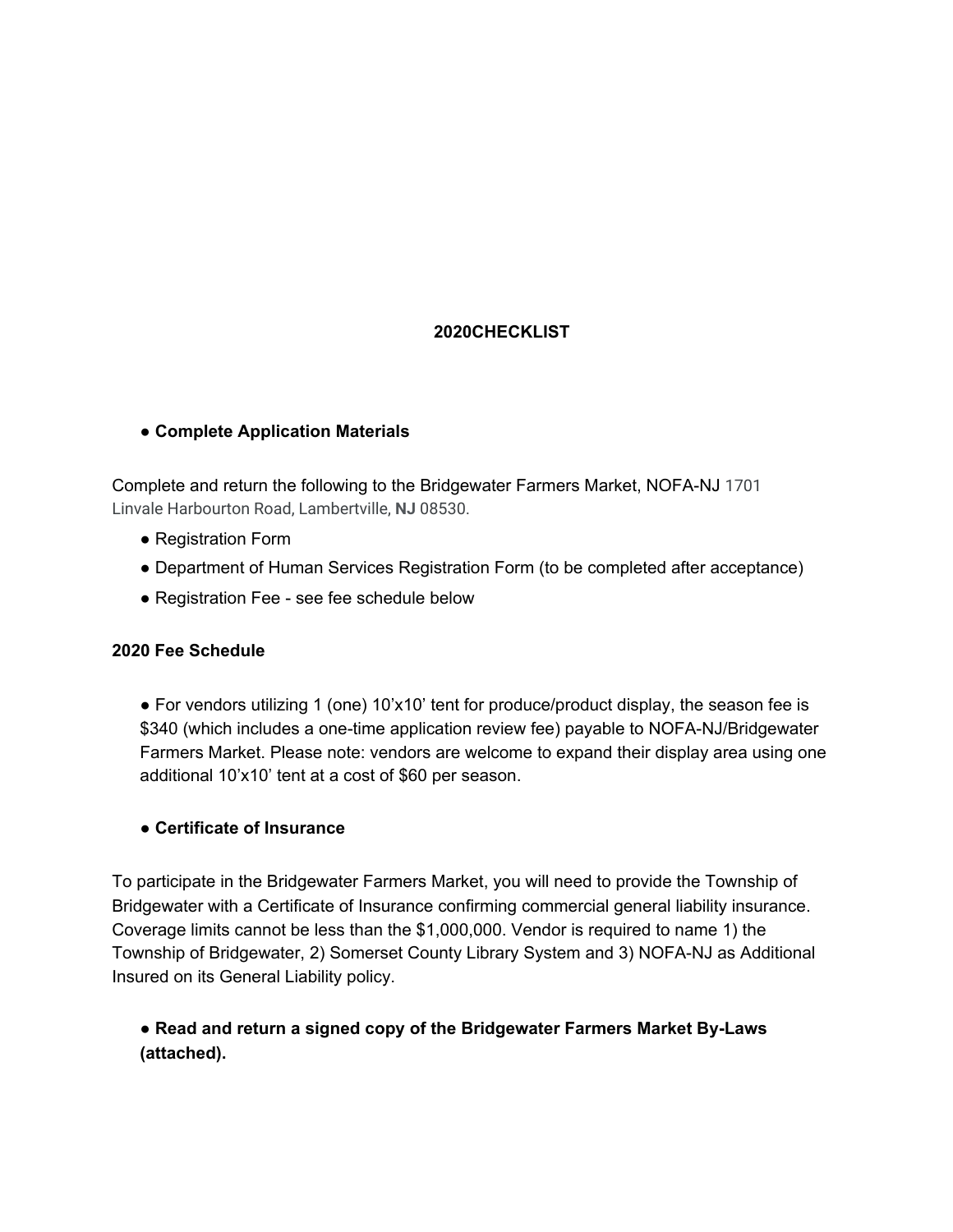### **2020 Bridgewater Farmers Market Registration Form**

Name

:

Phone #:

Email:

Mailing Address:

Farm/Business Name

Farm/Business Address

City

Farm/Business **Website** 

Will you accept Food Stamps? Yes No

Will you accept WIC vouchers? Yes No

If you do not participate in these programs, would you be interested in learning how to participate? Yes No Are you a certified organic grower? Yes No Registration fee: \$75 . All checks should be made payable to: NOFA-NJ/Bridgewater Farmers Market Note: All vehicles will be parked away from tent space in a designated area. I, the undersigned, certify that I read, and will comply with the by-laws and policies of the Bridgewater Farmers Market and with all Federal, State and Local health, safety and labor standards.

\_\_\_\_\_\_\_\_\_\_\_\_\_\_\_\_\_\_\_\_\_\_\_\_\_\_\_\_\_\_\_\_\_\_\_\_\_\_\_\_\_\_\_\_\_\_\_\_\_\_

**Signature**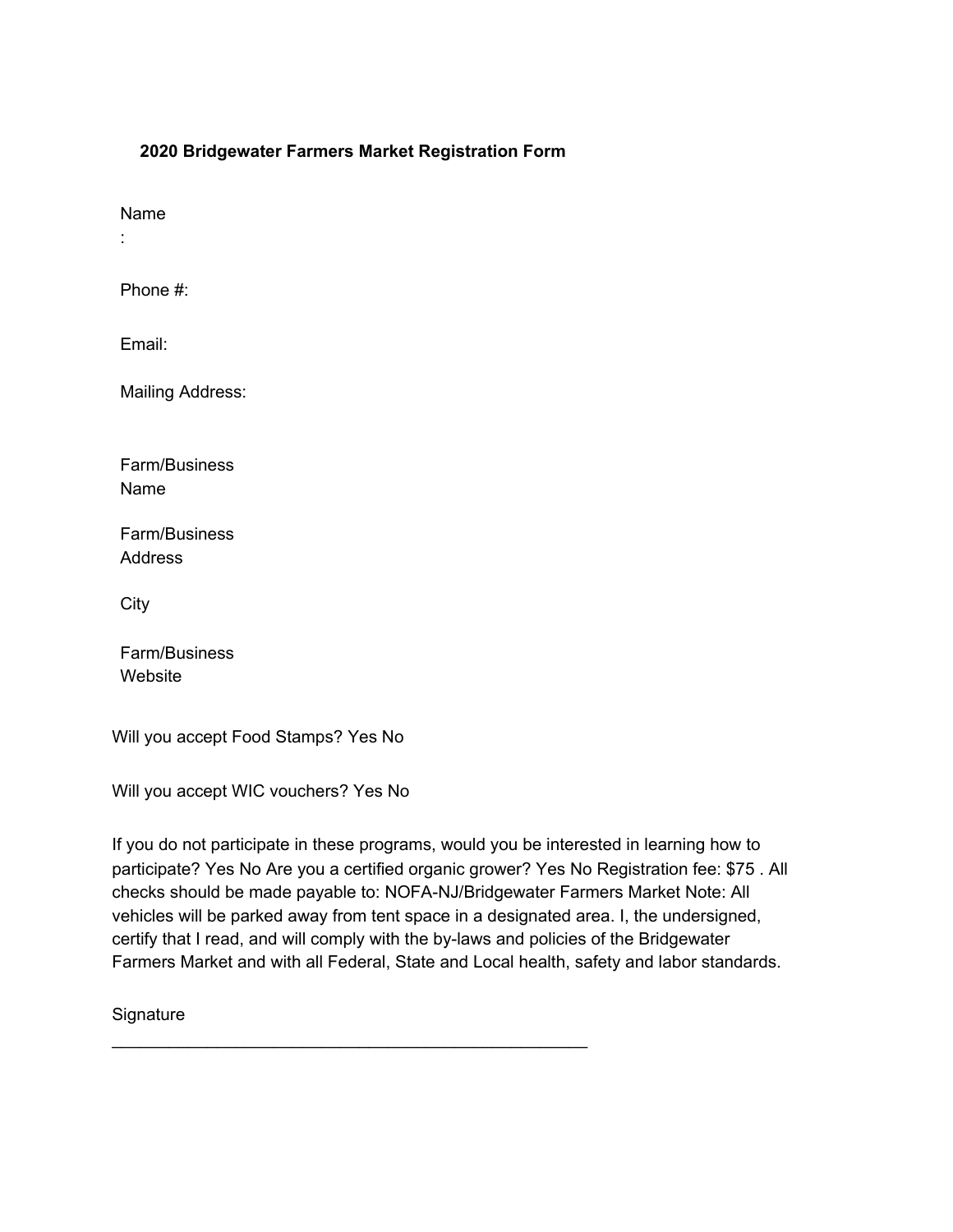## 2020 CROP & PRODUCT INVENTORY FORM Farm/Business Name:

| product you will be offering. Vegetables: | Please list the types of crop or |
|-------------------------------------------|----------------------------------|
|                                           |                                  |
|                                           |                                  |
|                                           |                                  |
|                                           |                                  |
|                                           |                                  |
| _ Fruit:                                  |                                  |
|                                           |                                  |
|                                           |                                  |
|                                           |                                  |
|                                           |                                  |
|                                           |                                  |
|                                           |                                  |
| _Herbs:                                   |                                  |
|                                           |                                  |
|                                           |                                  |
|                                           |                                  |
|                                           |                                  |
|                                           |                                  |
|                                           |                                  |
|                                           |                                  |
| Other:                                    |                                  |

2018/2019 BRIDGEWATER FARMERS MARKET BYLAWS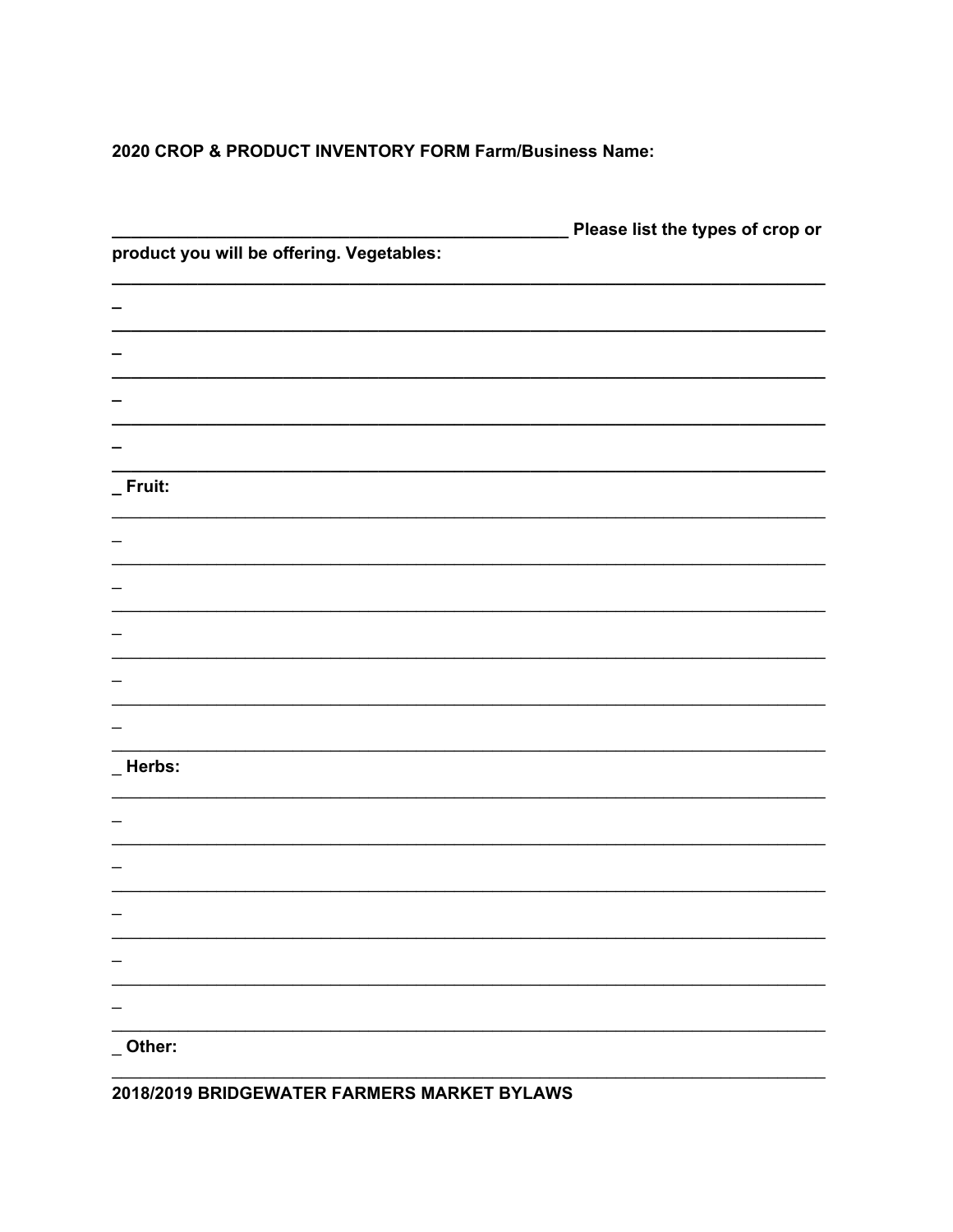### **PURPOSE**

The Bridgewater Farmers market has been established to support local farmers, and those who produce artisanal foods and goods to market their products in a designated area to local consumers. Successful agricultural and artisanal product marketing significantly helps in economically preserving farmland showcasing local artisans to maintain the quality of life in the region. Bridgewater benefits from this type of marketing as it provides consumers access to fresh, high quality produce and goods and attracts business activity to Bridgewater.

### **"PRODUCER ONLY" MARKET**

The vendors who participate in the Bridgewater Farmers Market sell what they produce or handcraft themselves. Keeping this in mind, the Bridgewater Farmers Market STRONGLY discourages the purchasing of products for resale.

Small purchases of crops from neighboring farmers are allowed if there is a gap in the market. These purchases are the exception rather than the rule and require written pre-approval from the Market Steering Committee.

## **LOCATION & TIME**

The Market will operate on Sundays from 11:00 am to 3:00 pm, June 28 through October 18, at the Somerset County Library – Bridgewater Branch located on North Bridge Street and 1 Vogt Drive Streets. **PARTICIPATION** Participation is open to local farms and artisans who have submitted a completed application and who have been vetted and approved by the Farmers Market Steering Committee. **FEES** The season participation fee is \$340 (which includes a one-time application review fee made payable to "NOFA-NJ/Bridgewater Farmers Market") for one 10'x10' space/tent. Vendors wishing to utilize one additional 10'x10' tent are welcome to at an additional cost of \$60 per season. All fees collected will be used to promote and manage the market. **INSURANCE** A Certificate of Liability Insurance is required with a minimum of \$1,000,000, naming 1) the Township of Bridgewater, 2) Somerset County Library System, and 3) NOFA-NJ as an Additional Insured. Certificates must be submitted by approved vendors prior to the first Market day. **SALES AUTHORIZATION** Authorization to sell agricultural products or artisanal products that enhance the Market experience is available to growers and other vendors who have an established farming or production operation under their direct management. Only one authorization per market will be issued to each farming/production operation. The authorization entitles the farmer, producer, family members and employees of the operation to sell said produce/products grown or produced by same. The authorization is not transferable and may be limited to a specific number per Market. The Market reserves the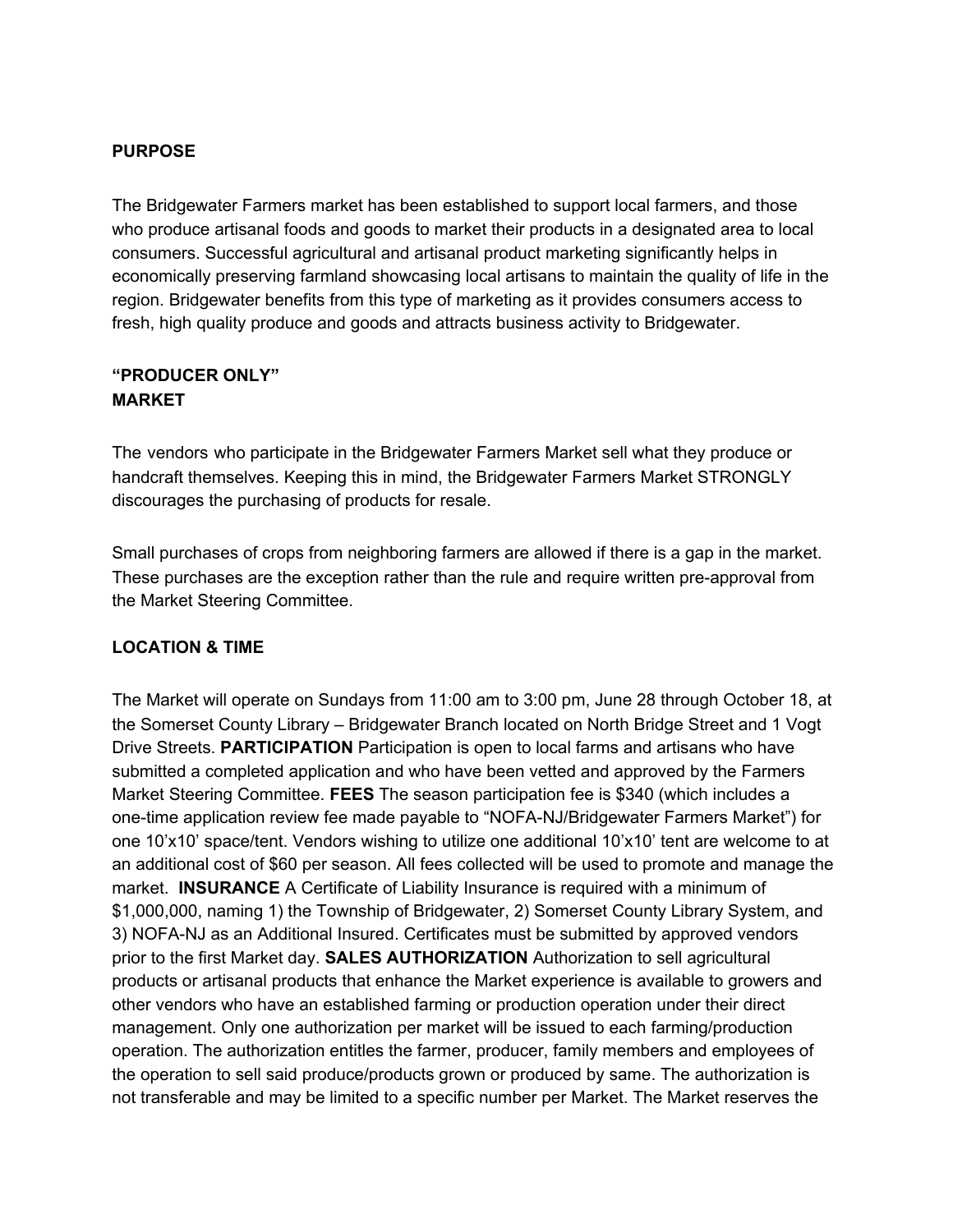right to select the growers and artisans to participate. Selection is based on market location, size, composition of products offered, and prior adherence to Market regulations. Authorization to sell at the market can by withdrawn by the Market Steering Committee if a grower/producer violates Market regulations or if the market must close due to lack of support by the public. **HEALTH INSPECTION** NOFA-NJ holds the Temporary Food Sale Permit for the Farmers Market. Participants are subject to random inspection by the Bridgewater Health Department. The Bridgewater Health Department enforces Chapter 24, State Sanitary Code which regulates food establishments and agricultural markets. **SPACES** Spaces will be assigned to each participating vendor by a member of the Market Steering Committee. The spaces assigned to each vendor are to be utilized only by that vendor. Leasing or lending of the spaces is prohibited. The Market Steering Committee must receive notice that a vendor is unable to participate in that day's market at least 24 hours in advance. **DISPLAY** Table displays should be arranged so that no seller blocks or limits the view or access of consumers to a neighboring seller. **TENTS MUST BE STURDILY WEIGHTED. THIS IS REQUIRED FOR ALL SELLERS.** Participants must supply their own scales, bags, and tables, etc. Produce scales must be acceptable to the County Department of Weights and Measures. Produce may be sold by the count, weight, bunch, or in legally acceptable containers. All other containers must identify the net weight of the contents. Produce not of fresh or good quality may not be displayed or sold. The Market Steering Committee has the right to require produce not complying with Market regulations to be removed from any stand. All prices must be posted before and during market hours. Each seller must prominently display a sign listing his/her farm or business name and address. Vendors and their employees must wear shirts, trousers/shorts/skirts and shoes. Hawking or shouting to attract customers is prohibited. Vendors are responsible to clean the area around his/her space and provide at least one trash receptacle. Vendor produced waste must be disposed of by the vendor at their base of operations. Vendors will comply with all federal, state, and county regulation including, but not limited to, Chapter 12 of the New Jersey Sanitary Code. Vendors must also comply with the other terms and conditions which may be added for the health, safety, and welfare, of the public. **PRODUCTS** Only agricultural products produced from the farm of the vendor or hand-crafted by an artisan can be sold at the Bridgewater Farmers Market. The sale of baked and other processed items will be decided by the Market Steering Committee. Growers or independent bakers wishing to sell baked or processed items must submit a copy of their local Health Department's annual Sanitary Inspection Report to the Market Steering Committee prior to the first Market day. Full partnerships of two individuals sharing in the production of crops can participate in the Farmers Market with written pre-approval of the Market Steering Committee and supported with a partnership agreement.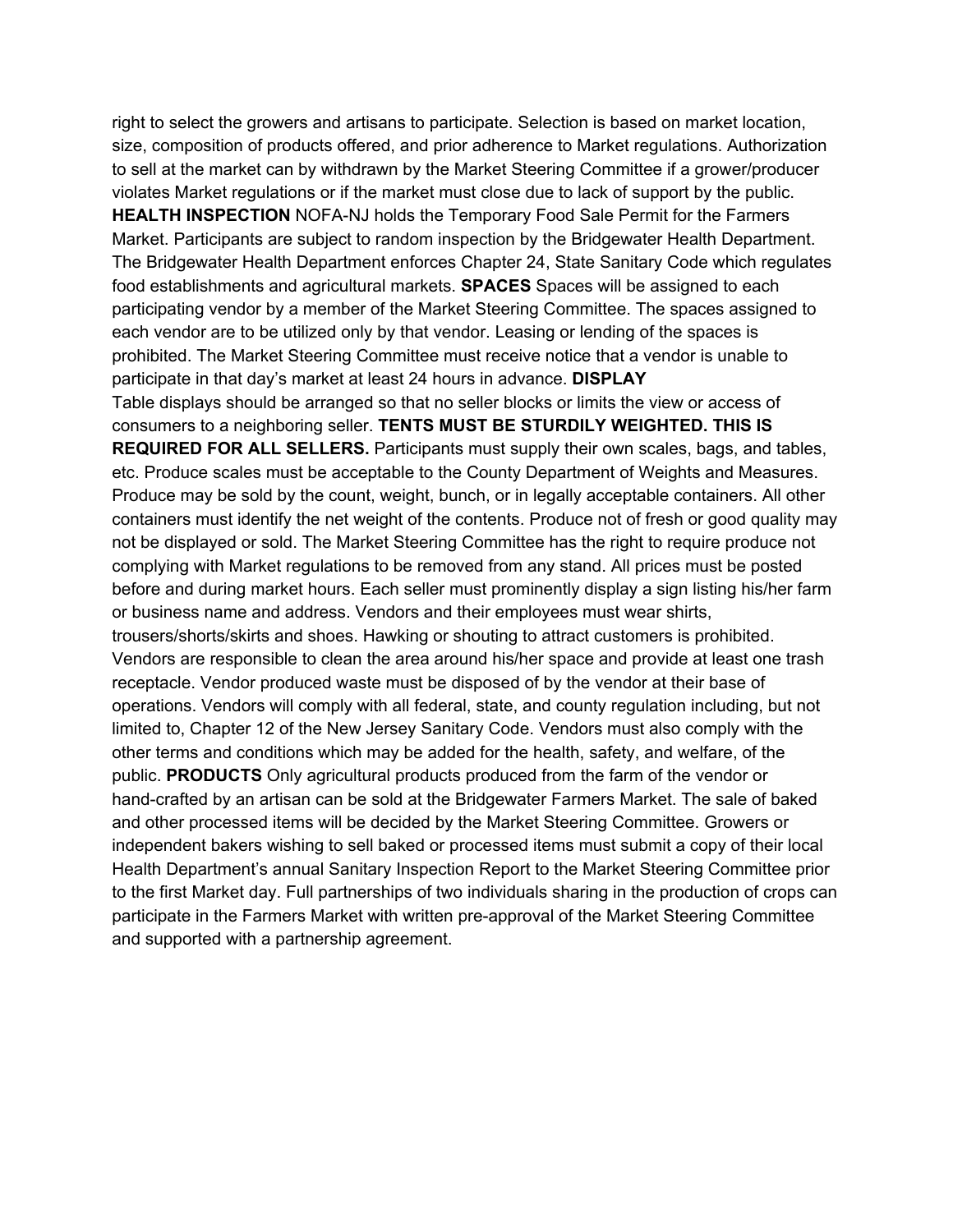# **I THE UNDERSIGNED ACKNOWLEDGE THAT I HAVE READ AND REVIEWED THE 2020 FARMERS MARKET BYLAWS AND ACCEPT SAME:**

\_\_\_\_\_\_\_\_\_\_\_\_\_\_\_\_\_\_\_\_\_\_\_\_\_\_\_\_\_\_\_\_\_\_\_\_\_ \_\_\_\_\_\_\_\_\_\_\_\_\_\_\_\_\_\_\_\_

Signature Date

\_ Printed Name

### **Certificate of Insurance**

\_\_\_\_\_\_\_\_\_\_\_\_\_\_\_\_\_\_\_\_\_\_\_\_\_\_\_\_\_\_\_\_\_\_\_\_

To participate in the Bridgewater Farmers Market, you will need to provide the Township of Bridgewater with a Certificate of Insurance confirming commercial general liability insurance. Coverage limits cannot be less than the \$1,000,000. Vendor is required to name 1) the Township of Bridgewater, 2) Somerset County Library System and 3) NOFA-NJ as Additional Insured on its General Liability policy. Note: You may use the original certificate of liability that you provided for the Bridgewater Farmers Market, however, if there are dates specified on your certificate that do NOT include the winter market dates, a new certificate must be provided.

**Fees Check one below:** \_\_\_\_ I would like to sign up for the entire 2020 Bridgewater Indoor Winter Market Season for a fee of \$340 for the season. <br>I would like to sign up on a week to week basis for the 2020 Bridgewater Indoor Winter Market for a fee of \$30 per week. \_\_\_\_ I am with a non-profit organization and fundraising at the market. After speaking to the market steering committee, I am not required to pay a vendor fee.